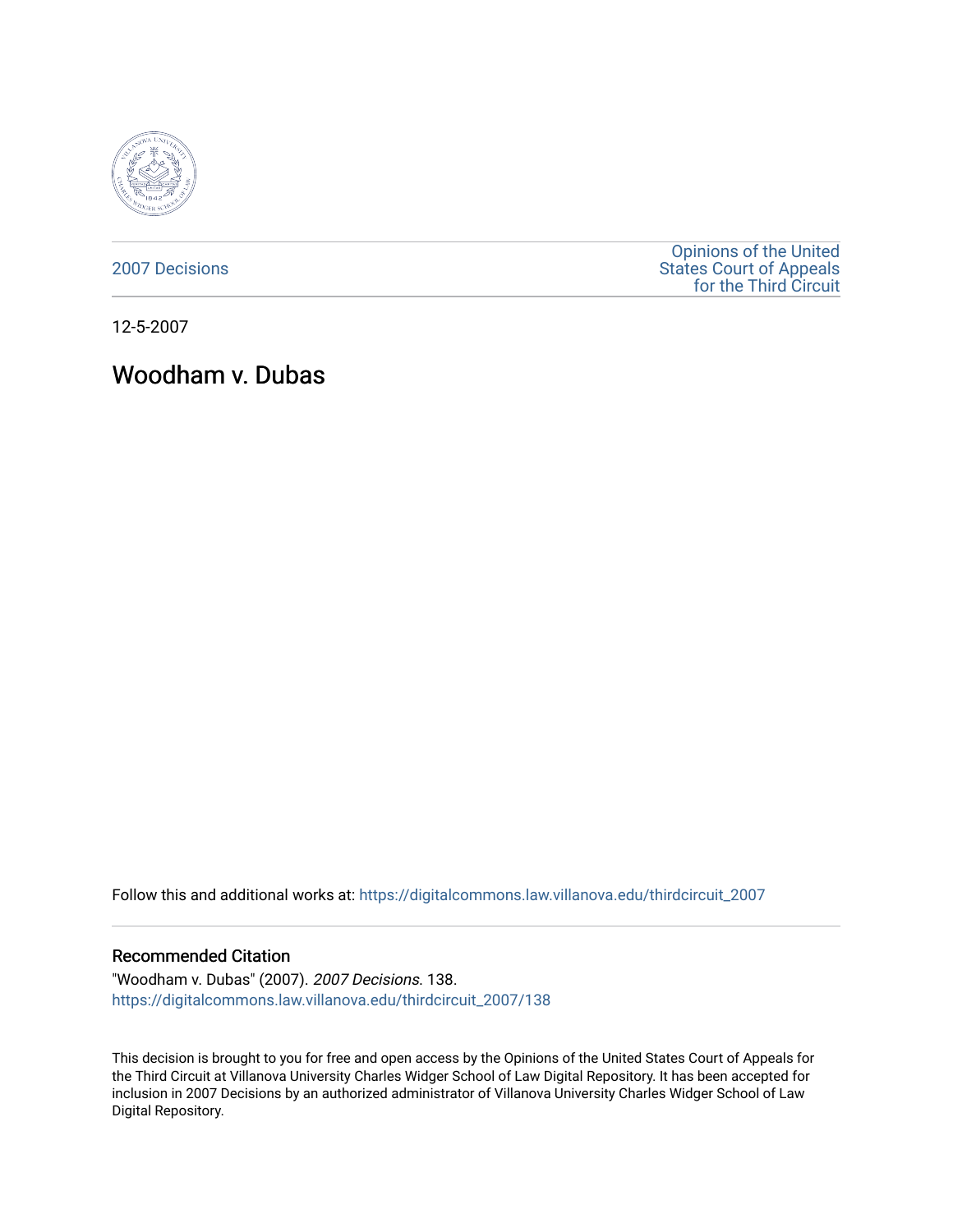### **NOT PRECEDENTIAL**

### UNITED STATES COURT OF APPEALS FOR THE THIRD CIRCUIT

No. 06-2327 \_\_\_\_\_\_\_\_\_\_\_\_\_\_\_\_

# JAMES C. WOODHAM,

Appellant

v.

## DONNA M. DUBAS \_\_\_\_\_\_\_\_\_\_\_\_\_\_\_\_\_\_\_\_\_\_\_\_\_\_\_\_\_\_\_\_\_\_\_\_

On Appeal From the United States District Court For the Middle District of Pennsylvania (D.C. Civ. No. 03-cv-00664) District Judge: Honorable Malcolm Muir

Submitted Under Third Circuit LAR 34.1(a) April 2, 2007

\_\_\_\_\_\_\_\_\_\_\_\_\_\_\_\_\_\_\_\_\_\_\_\_\_\_\_\_\_\_\_\_\_\_\_\_\_\_\_

Before: BARRY, CHAGARES, AND ROTH, Circuit Judges

(Filed: December 5, 2007) \_\_\_\_\_\_\_\_\_\_\_\_\_\_\_\_\_\_\_\_\_\_\_

**OPINION** \_\_\_\_\_\_\_\_\_\_\_\_\_\_\_\_\_\_\_\_\_\_\_

PER CURIAM

James C. Woodham, proceeding pro se, sued Donnamarie<sup>1</sup> Dubas. In his second

amended complaint, he alleged that Dubas, a police officer, violated his right to due

<sup>&</sup>lt;sup>1</sup>Appellee is listed as Donna M. Dubas in the caption of this case. However, at trial, she stated that her first name is Donnamarie. (Trial Transcript 79.)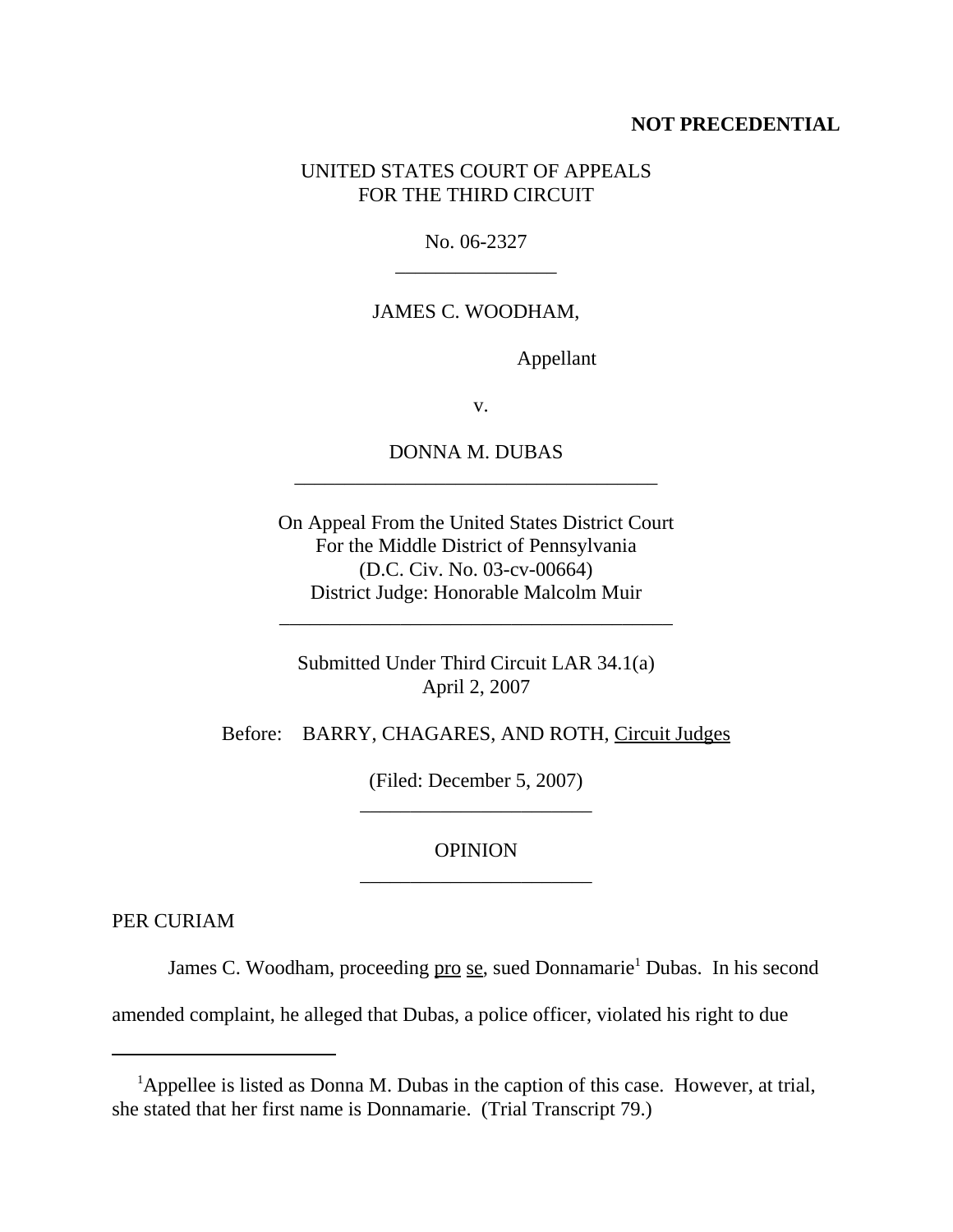process of law when she gave false statements related to the sale of methamphetamine in February and March of 2002 to support a search warrant. He also claimed that Dubas, with Woodham's ex-girlfriend, Lorraine Pearsal, illegally entered his home without a warrant on February 5, 2002, February 19, 2002, and February 26, 2002. He sought declarations that Dubas deprived him of due process and trespassed. He also sought compensatory and punitive damages for the alleged violations of his constitutional rights.

Dubas moved for summary judgment, which the District Court granted in part and denied in part on March 8, 2005, after Woodham responded with a counter-statement of facts and numerous exhibits, and the Magistrate Judge filed a report and recommendation, and the parties filed cross-objections and responses to the report and recommendation. From the parties' submissions, the District Court put Woodham's allegations in context. (Supp. App. 4-7.) As the parties are familiar with the underlying facts, we will not tarry with them. We will, however, summarize the background of this case.

Pearsal notified the Bradford County Drug Task Force ("Task Force") that Woodham was making methamphetamine and selling it from his home. Dubas, an undercover agent for the Task Force, went with Pearsal on February 5, 19, and 26, 2002, and went alone twice in March, to buy drugs from Woodham at his home. On February 5, 2002, no one was at the home; on February 19, 2002, Woodham's sister was there and sold them drugs, and later in the same day, Woodham was there and sold them drugs. On the later date in February and on the two days noted in March, Dubas again purchased methamphetamine from Woodham at his home. Based on Dubas's controlled drug buys,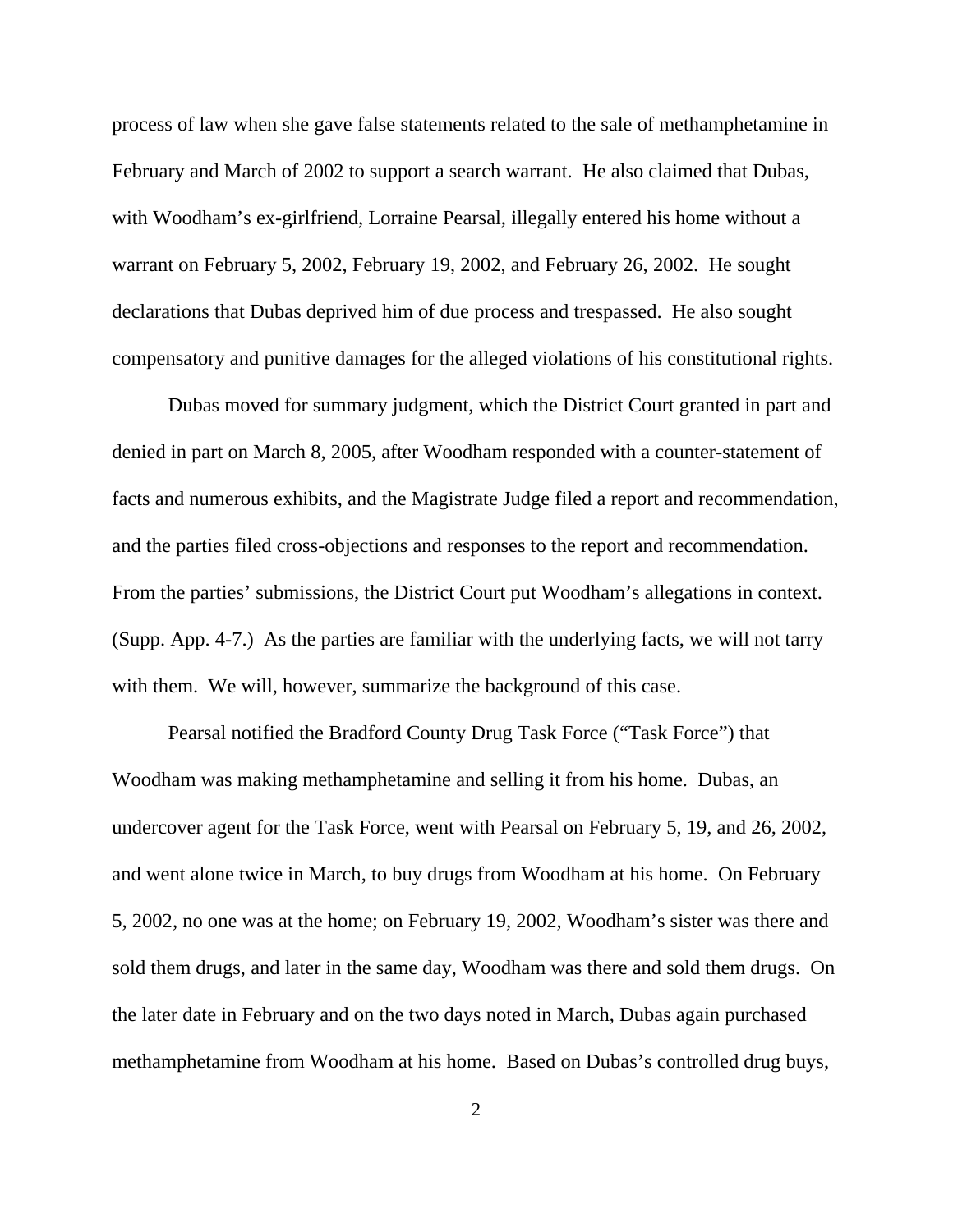police obtained a search warrant and searched Woodham's home on April 3, 2002. As a result of the undercover investigation and search, police charged Woodham with four counts of possession of a controlled substance, four counts of possession with intent to deliver, and one count of conspiracy. A jury found Woodham guilty of possession charges relating to the March controlled buys and possession and possession with intent to deliver charges relating to the April 3, 2002 search. Woodham won acquittals on the remaining charges.

To the extent that Woodham raised a challenge to his convictions, the District Court held that his claims were barred by Heck v. Humphrey, 512 U.S. 477 (1994), and dismissed Woodham's due process claim. The District Court also concluded that Woodham's claims of trespass under Pennsylvania law were barred by the doctrine of sovereign immunity. The District Court defined the claims that remained for trial as whether Dubas unlawfully entered Woodham's residence and whether any such entry violated Woodham's Fourth Amendment rights.

After the District Court ruled on Dubas's motion for summary judgment, Woodham filed a motion for appointment of counsel. The District Court denied Woodham's motion on June 10, 2005. Woodham subsequently filed another motion for appointment of counsel and a motion for appointment of "stand-by counsel," which the District Court also denied.

Before trial, Dubas filed a motion in limine. Among other things, she sought to

3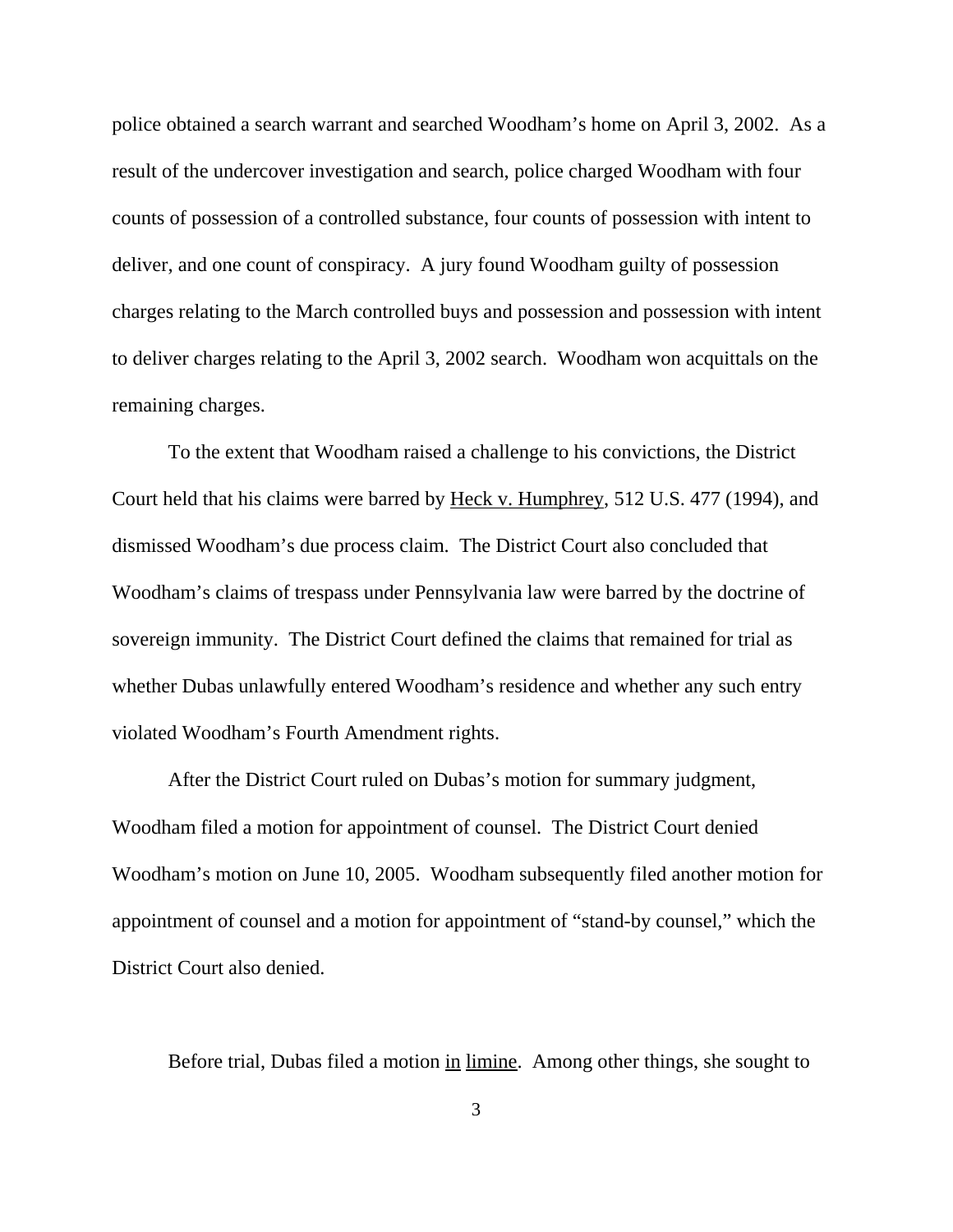bar the introduction of evidence that she was drunk when she was at Woodham's home. On April 4, 2006, the District Court granted Dubas's motion as it related to evidence of intoxication, apparently accepting Dubas's argument that the probative value of such evidence was outweighed by the danger of unfair prejudice, confusion of the issues, or misleading the jury.

Woodham tried his case before a jury on April 10, 2006. The jury entered a special verdict, finding that Dubas did not enter Woodham's house without permission on February 5, 2002, February 19, 2002, or February 26, 2002. The finding as to the first date was unanimous; the findings related to the other dates won the agreement of ten jurors (a number stipulated to be sufficient for a verdict (Trial Transcript 105-08)).

Woodham appeals. In his brief, he states that he appeals from the orders of March 8, 2005 (granting, in part, Dubas's motion for summary judgment), June 10, 2005 (denying Woodham's motion for appointment of counsel), and April 4, 2006 (granting, in part, Dubas's motion in limine). In listing his issues on appeal, Woodham explains that he objects to the aspect of the March order that granted judgment in Dubas's favor on the due process claim, arguing that he provided evidence from his criminal trial and preliminary hearing that Dubas supplied false statements to meet the probable cause requirement. He contends that the District Court erred in denying his motions for appointment of counsel because he struggled to articulate questions and present his case. He additionally claims that he should have been permitted to introduce intoxication evidence because it "goes directly to the Appellee's state of mind and is an essential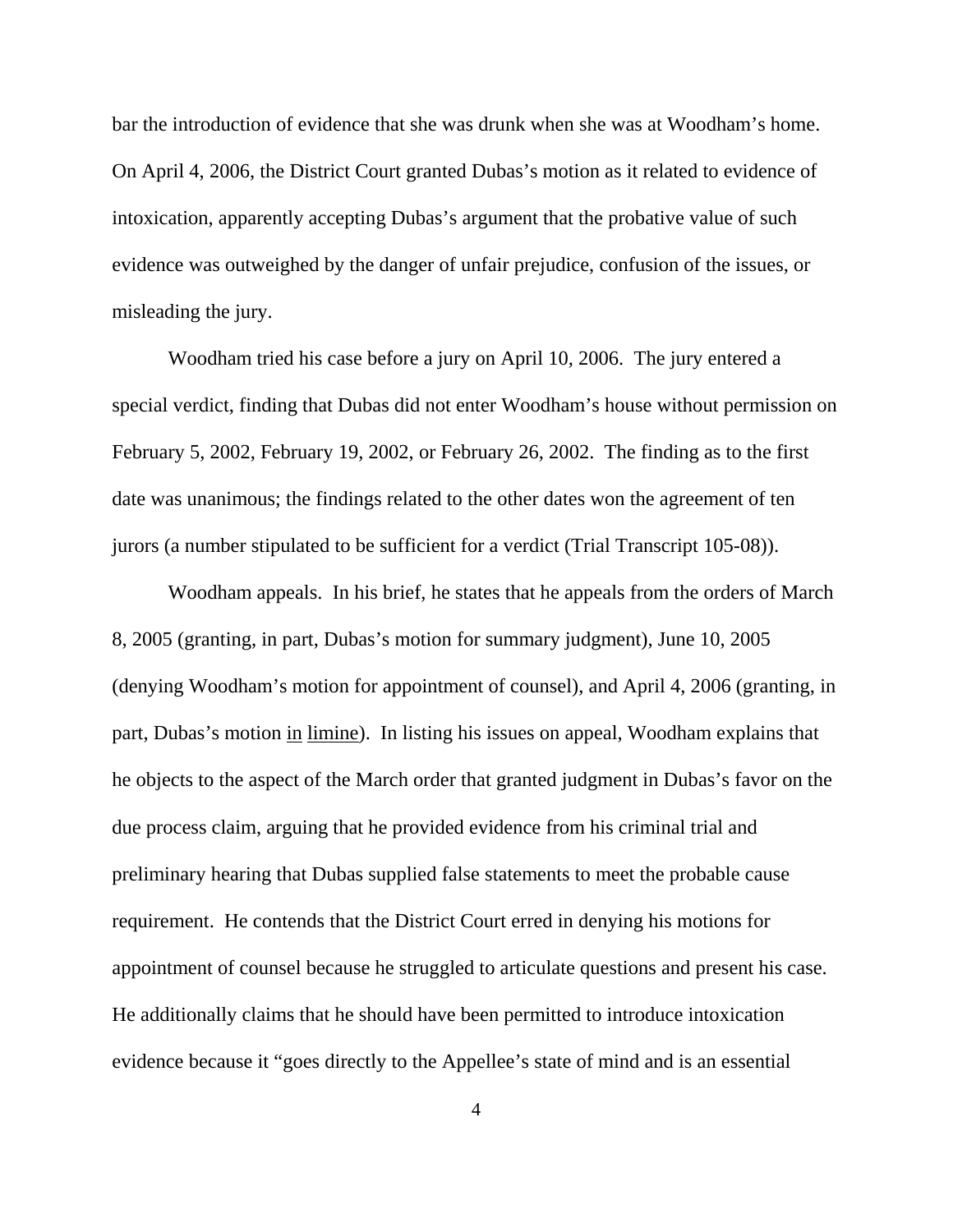element of the constitutional violation." (Appellant's brief 2.) The bulk of Woodham's brief is devoted to why the District Court should have appointed him counsel.

### **A. Appointment of Counsel**

We consider first the matter of greatest concern to Woodham. We must determine whether the District Court's decision not to appoint counsel was "clearly an abuse of discretion." Tabron v. Grace, 6 F.3d 147, 155 n.4 (3d Cir. 1993). To decide whether to appoint counsel, a court must, as a threshold manner, determine whether a claim has arguable merit in fact and law. See Tabron, 6 F.3d at 155. If a claim has some merit, then a court must evaluate additional factors, including the litigant's ability to present the case, based on the litigant's education, literacy, prior work experience, and prior litigation experience, and the litigant's ability to understand English. See id. at 156. A court also must then consider the complexity of the legal issues in the case, the degree to which factual investigation will be necessary (and the litigant's ability to pursue such investigation), the likelihood that the case will turn on credibility determinations or expert testimony, and litigant's ability to retain counsel. See id. at 156-57.

Woodham has no difficulty meeting the threshold issue of arguable merit, as some of his claims survived summary judgment (and some of his claims garnered the support of two jurors). Accordingly, we will go on to consider the other Tabron factors.

Although we have worried about Woodham's legal ability in the past, see Woodham v. Sayre Borough Police Dep't, 119 F. App'x 111, 115 (3d Cir. 2006), in the counsel motions he filed in this case, Woodham did not present evidence that he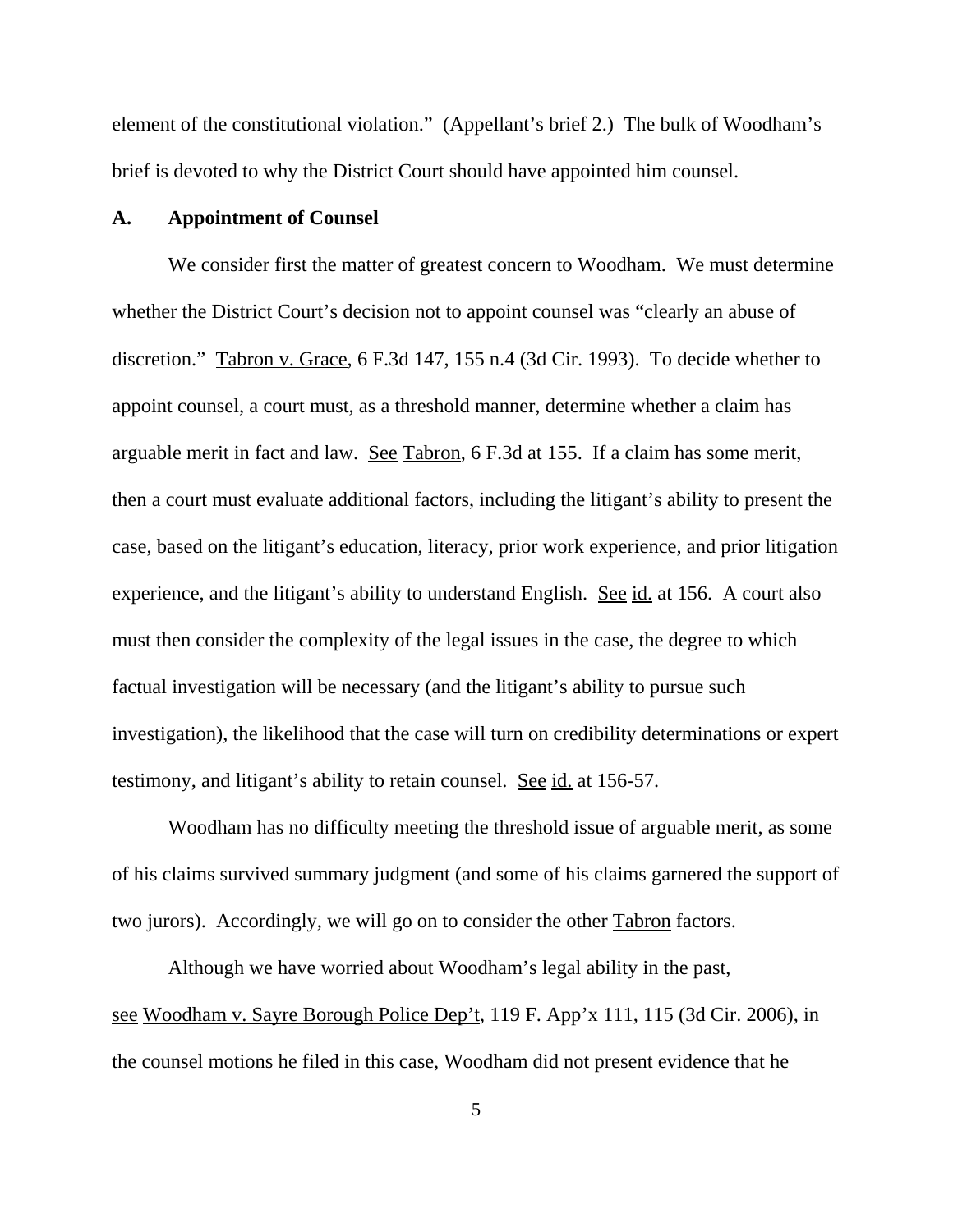struggles under a particular illiteracy that would impede his ability to put on his case, and his submissions generally do not suggest any such thing. While we are mindful that an ability to file and respond to motions does not establish an ability to present a case, see Parham v. Johnson, 126 F.3d 454, 459 (3d Cir. 1997), a review of the trial transcript in this case reveals that Woodham was not incompetent in trying his claims. Woodham, who remained relatively well-composed at trial, succeeded at convincing some members of the jury of the merit of his claims.

Although Woodham faced some of the difficulties attendant in litigating a lawsuit from a prison cell, the relatively straightforward nature of his claims and the ready availability of some evidence attenuates our concern about how Woodham could develop his case. We ordinarily judge the complexity of a case by looking at the ultimate issue presented, the proof going towards it, and the discovery issues involved. Parham, 126 F.3d at 459. In this case, our consideration of the discovery issues is truncated, as Woodham did not request counsel until after the close of discovery and after the District Court had ruled on Dubas's summary judgment motion. The issues that then remained turned on whether Dubas entered Woodham's home without permission. As such, the triable issues were not particularly complex. Woodham did not face the hurdles of presenting a medical malpractice case involving complex facts and medical records that the plaintiff in Parham did, see 126 F.3d at 460, or even all the difficulties he faced in proving events that occurred outside his presence in his earlier, and more complicated, case, see Woodham, 191 F. App'x at 115. Woodham witnessed some of the events at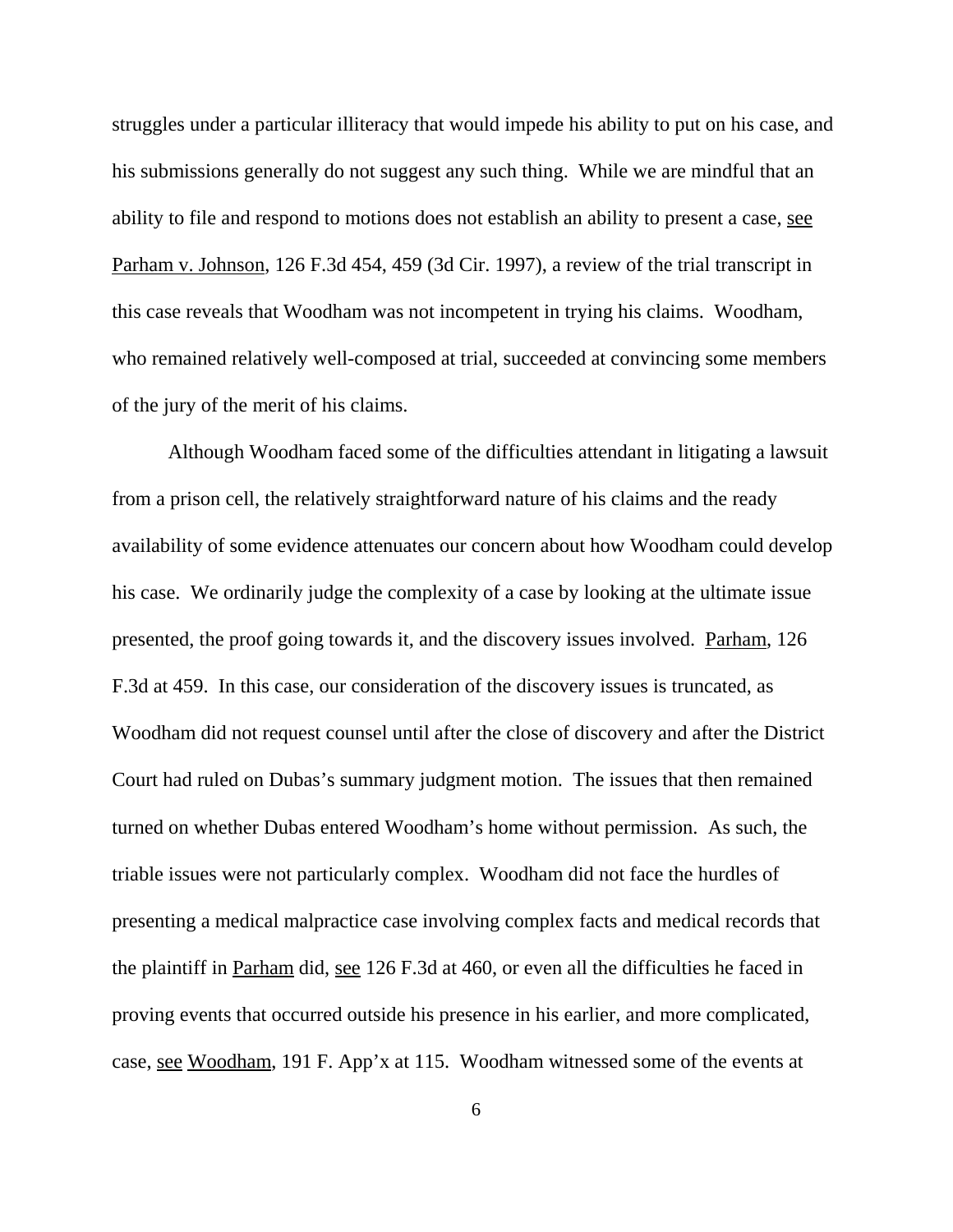issue in this matter. Furthermore, without counsel, Woodham put together some evidence of an illegal entry using an investigative report and other documents from his criminal proceeding. As the District Court noted, Woodham's criminal trial provided evidence for his civil suit.

As the District Court anticipated, credibility determinations played an important role at trial, so this factor weighed in favor of appointing counsel, as did Woodham's presumptive inability to obtain private counsel (he proceeded in forma pauperis). However, as the District Court also noted, there was no need for expert testimony at trial (unlike in Parham, see 126 F.3d at 460, where we noted the importance of this last factor).

Overall, although the question whether to appoint counsel was close, we conclude that the District Court did not abuse its discretion in denying Woodham's motions for appointment of counsel.

### **B. Summary Judgment**

We next consider the District Court disposition of Dubas's motion for summary judgment, taking each of Woodham's claims in turn.

(1) Trespass Claim

The District Court erred in ruling that Dubas was entitled to summary judgment on the state law trespass claims based on a claim of sovereign immunity. Dubas did not establish that she was a Commonwealth employee entitled to immunity pursuant to 1 Pa. C.S. § 2310. She was not entitled to sovereign immunity merely because she was a local police officer. See Lancie v. Giles, 572 A.2d 827, 830 (Pa. Commw. Ct. 1990). Nor was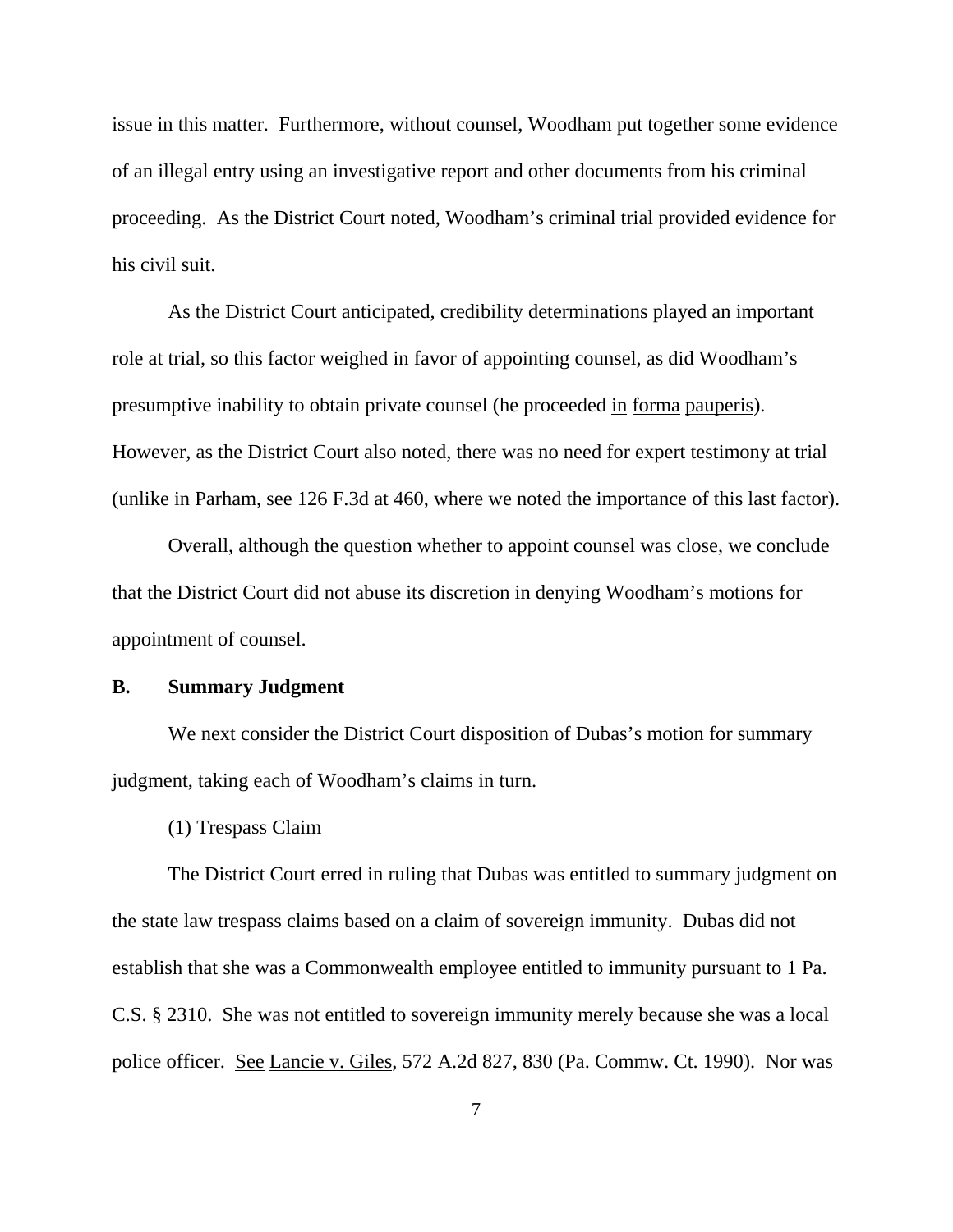she entitled to summary judgment based on the document – labeled "Office of Attorney General - Bureau of Narcotics Investigation and Control" and "Municipal Police Roster Form" – that she submitted with her motion.

The District Court recognized that what Dubas had offered did not determine the issue, and looked elsewhere in the record. The District Court found testimony from Woodham's criminal trial that suggested that Dubas was paid through the Pennsylvania Attorney General's Office in addition to serving on the local police force and as an undercover officer for the township. (Supp. App. 044, reprinting testimony found at "Exhibit J" in support of Woodham's statement of material facts, "Main Document" (doc. 76-1) at 50.) Even though Dubas bore the burden to prove her defense, the District Court did not err in evaluating other evidence in the record. Sovereign immunity is a limitation on federal court jurisdiction, see Raygor v. Regents of the Univ. of Minn., 534 U.S. 533, 541 (2002), and a federal court has an obligation to evaluate its jurisdiction. However, the statement the District Court relied on is ambiguous. Even in combination with the document proffered by Dubas, whether Dubas was a Commonwealth employee remained a genuine issue of material fact.

Nonetheless, the jury's verdict precludes success on the trespass claims. In Pennsylvania, the common law tort of trespass tracks the Restatement of Torts. See Kopka v. Bell Tel. Co., 91 A.2d 232, 235-36 (Pa. 1952). One who enters the property of another without the privilege to do so trespasses. See id. at 235. Woodham's trespass claim is based on Dubas's entry into his home on dates in February and March.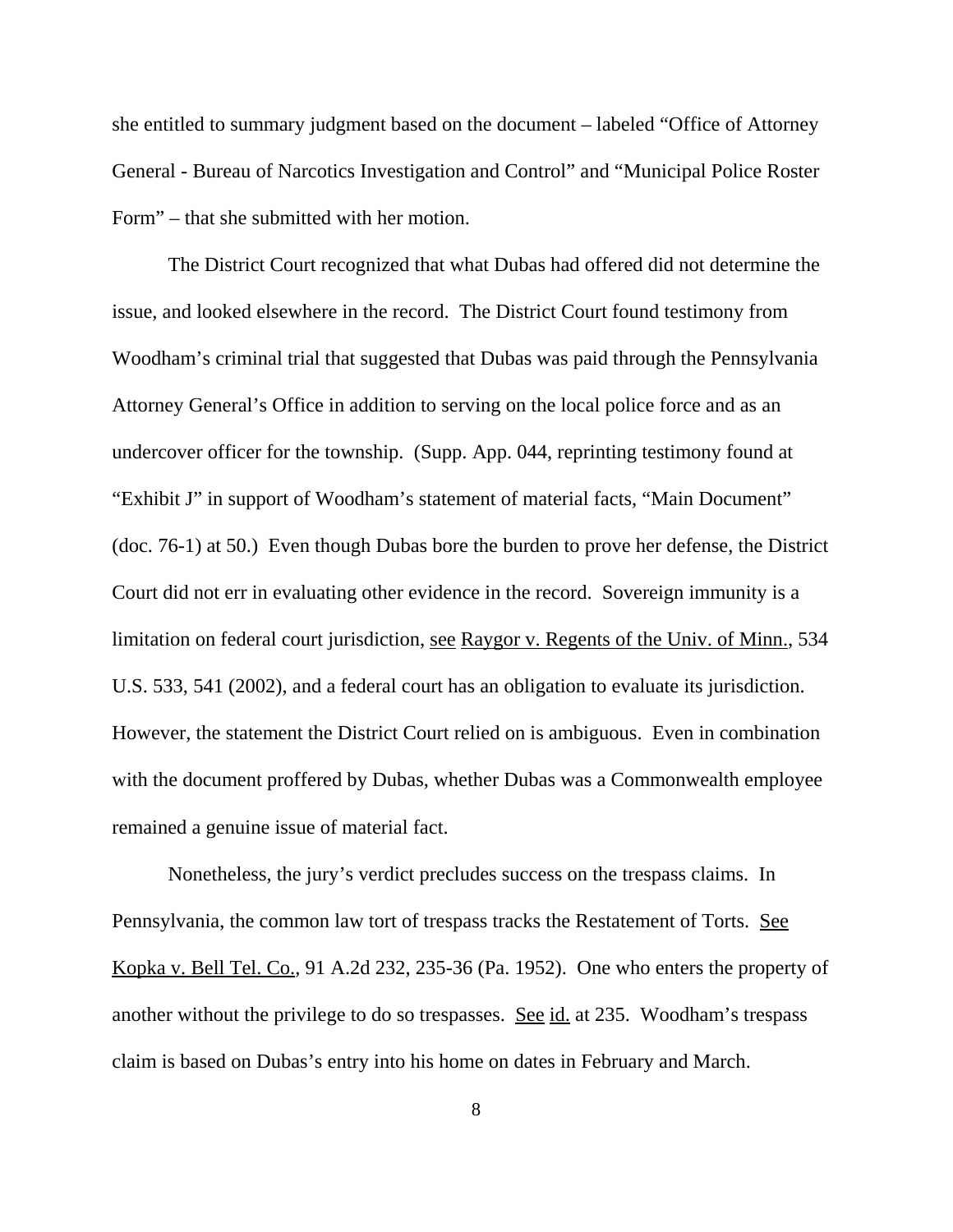(Complaint 2.) The jury found that Dubas did not enter Woodham's home without permission on the days in question. (Verdict 2-4.) Accordingly, the order dismissing Woodham's trespass claims will be affirmed on other grounds. See Erie Telecomms. v. Erie, 853 F.2d 1084, 1089 (3d Cir. 1988) (holding that the Court may affirm on an alternative basis supported by the record).

(2) Due Process Claim

In his complaint, Woodham presented his due process claim as follows:

On February 19, 2002, February 26, 2002, March 15, 2002, and March 19, 2002, the Defendant gave false statements to Pennsylvania's B.N.I. that the Plaintiff sold her methanphetamine [sic] whose false statements were used as evidence to obtain a search warrant depriving the Plaintiff [of] due process of law.

(Complaint 2.) He requested a declaration that the procedures employed by Dubas on the dates in question "in giving false statements to B.N.I. Deprive the Plaintiff [of] due process in his criminal case No's [sic] 02-CR-000251 and 02-CR-000264. (Id. 3.) (He also sought compensatory and punitive damages.)

Dubas argued that Woodham's due process claim was **Heck-barred.**<sup>2</sup> The District Court agreed and dismissed the claim. The District Court was correct. To the extent that Woodham raised a challenge to his convictions, Woodham's claims were clearly Heckbarred. Certainly, his requested relief – a declaration that Dubas's false statements

<sup>&</sup>lt;sup>2</sup>In fact, Dubas argued that all the constitutional claims were **Heck-barred**.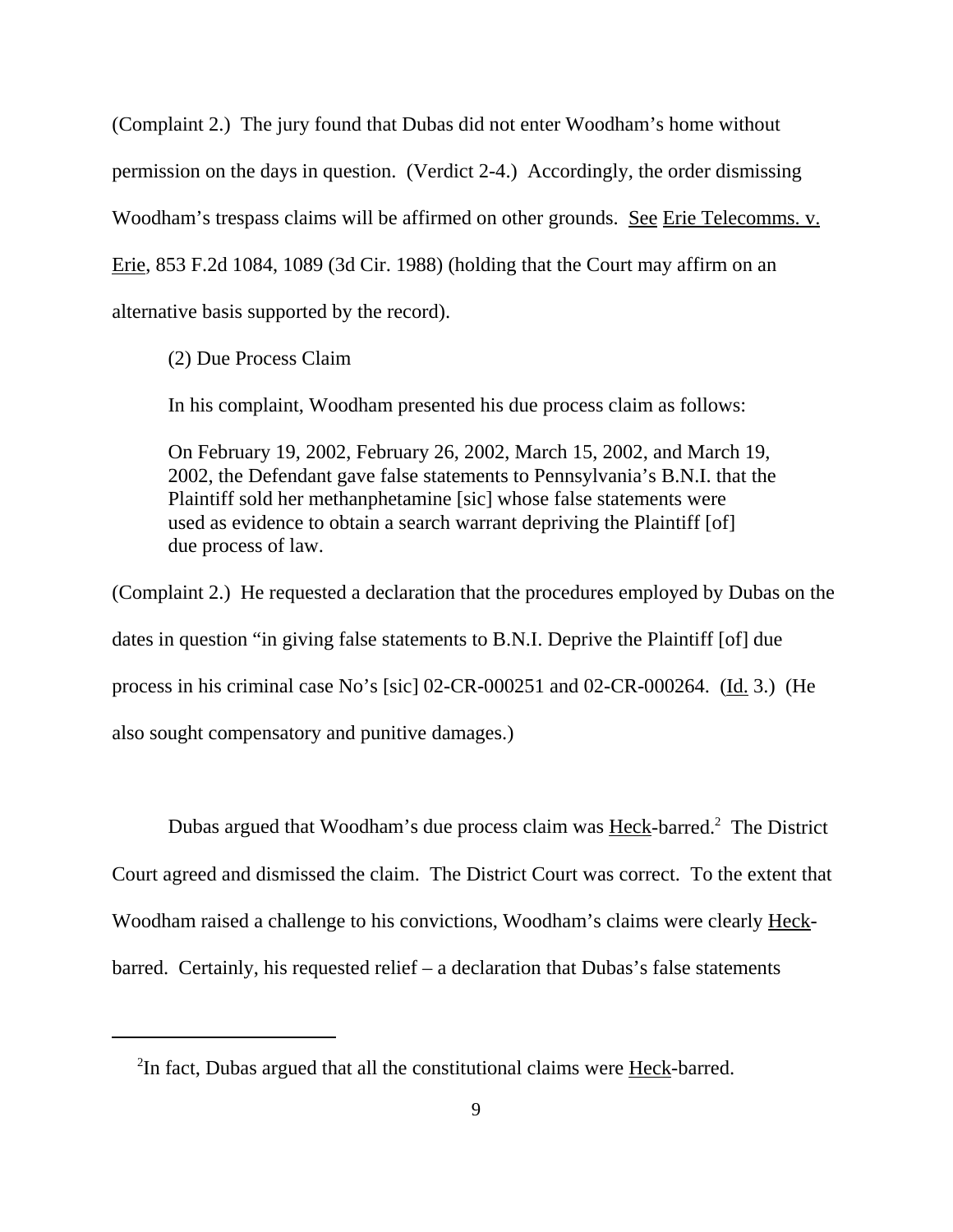deprived him of due process in his criminal proceedings – would imply the invalidity of his criminal convictions.

Woodham's allegations may encompass a false arrest claim, which the District Court did not explicitly address. Under some circumstances, a false arrest claim may proceed in an action under 42 U.S.C. § 1983 despite a valid conviction. See, e.g., Simpson v. Rowan, 73 F.3d 134, 136 (7th Cir. 1995) (holding that claims relating to an improper arrest are not barred by Heck when they do not undermine the validity of a conviction). However, success on the improper arrest claim in this case would compromise the validity of Woodham's convictions. A litigant who challenges the validity of a search warrant on the basis that a law enforcement agent submitted a false statement must satisfy the two-part test of Franks v. Delaware, 438 U.S. 154, 155-56 (1978). See Sherwood v. Mulvihill, 113 F.3d 396, 399 (3d Cir. 1997). A plaintiff must prove by a preponderance that the agent knowingly and deliberately, or with reckless disregard for the truth, made false statements in applying for a warrant, and that the statements were material or necessary to the probable cause finding. See id. The statements that Woodham would have to prove as false are those that Dubas testified about at Woodham's criminal prosecution, including the specifics of her drug purchases from Woodham. (Motion for Summary Judgment, Ex. J (search warrant); "Exhibit J" in support of Woodham's statement of material facts, "Main Document" (doc. 76-1) at 34- 38 (opening statement that includes a description of Dubas's expected testimony); Exhibit in support of Woodham's objections to the report & recommendation (doc. 85) at 13-41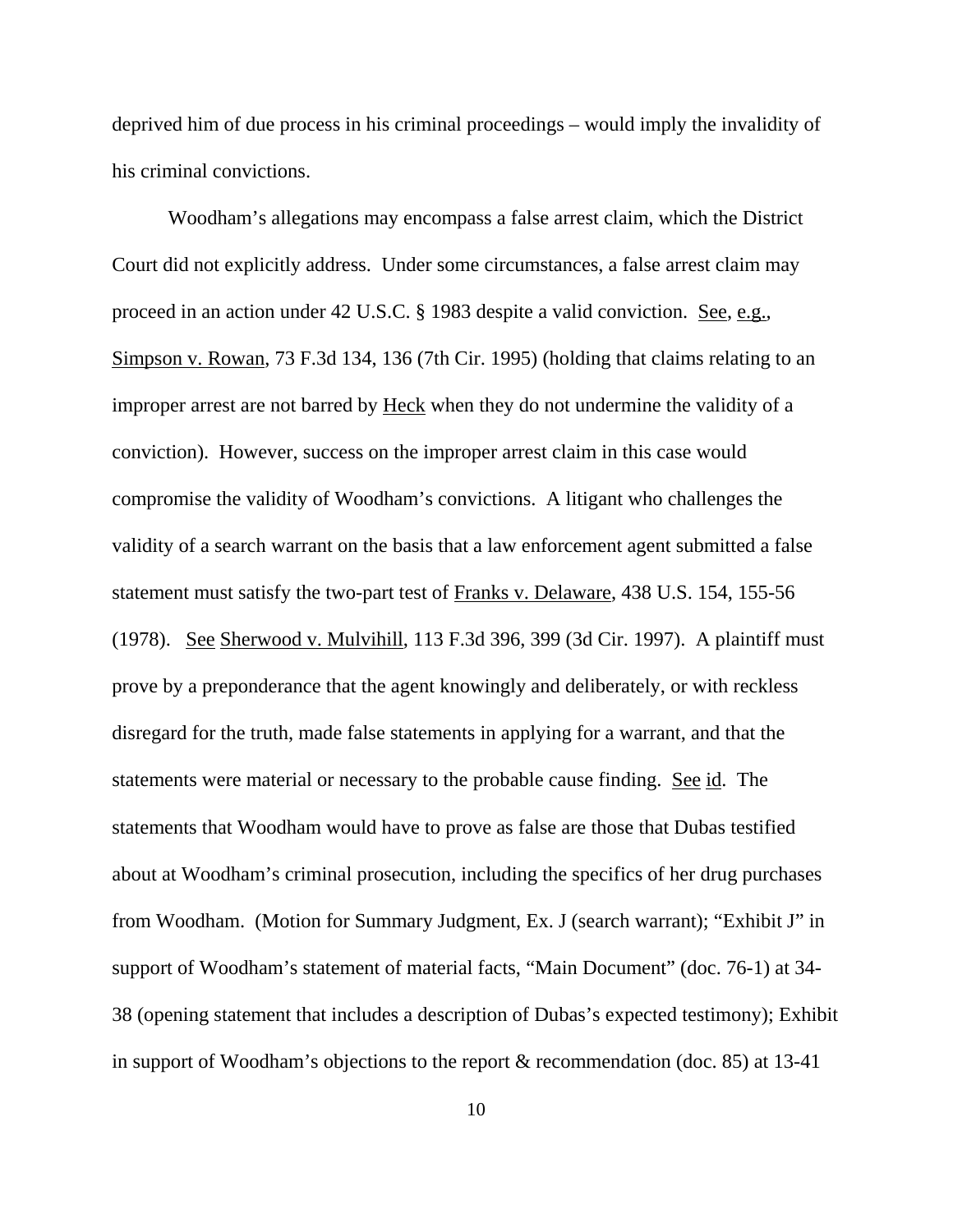(Dubas's testimony in Woodham's criminal prosecution).)

Furthermore, although a jury acquitted Woodham of some charges at trial, the charges were so interrelated that the jury considered the cases of 02-CR-000251 and 02- CR-000264 at the same time. However, even if a false arrest claim is not Heck-barred to some extent, Woodham, despite his assertions, did not present evidence that Dubas knowingly or willingly, or with reckless disregard for the truth, made false statements in applying for a warrant.<sup>3</sup> Furthermore, another officer, not Dubas, actually applied for the warrant, (Motion for Summary Judgment, Ex. J) (and there is no evidence that he (a nonparty) knowingly or recklessly incorporated false statements into it).

### **C. The Motion In Limine**

The District Court's evidentiary ruling is reviewed for abuse of discretion, and reversed only if it is arbitrary or irrational. See United States v. Williams, 458 F.3d 312, 315 (3d Cir. 2006). The District Court's decision to preclude the introduction of evidence that Dubas was intoxicated while in Woodham's home was not arbitrary or irrational. Relevant issues were whether Dubas entered Woodham's home and whether Dubas had an *objectively*, cf. Brigham City v. Stuart, 126 S. Ct. 1943, 1948 (2006), reasonable belief that she had permission to do so. Evidence that Dubas was drunk while at Woodham's house was not particularly relevant, and it could have potentially prejudiced or confused the jury. Accordingly, the District Court did not err in granting in part the motion

<sup>&</sup>lt;sup>3</sup>The Magistrate Judge, who believed that the false arrest claim was not Heck-barred, recommended that Dubas be granted summary judgment on this basis.